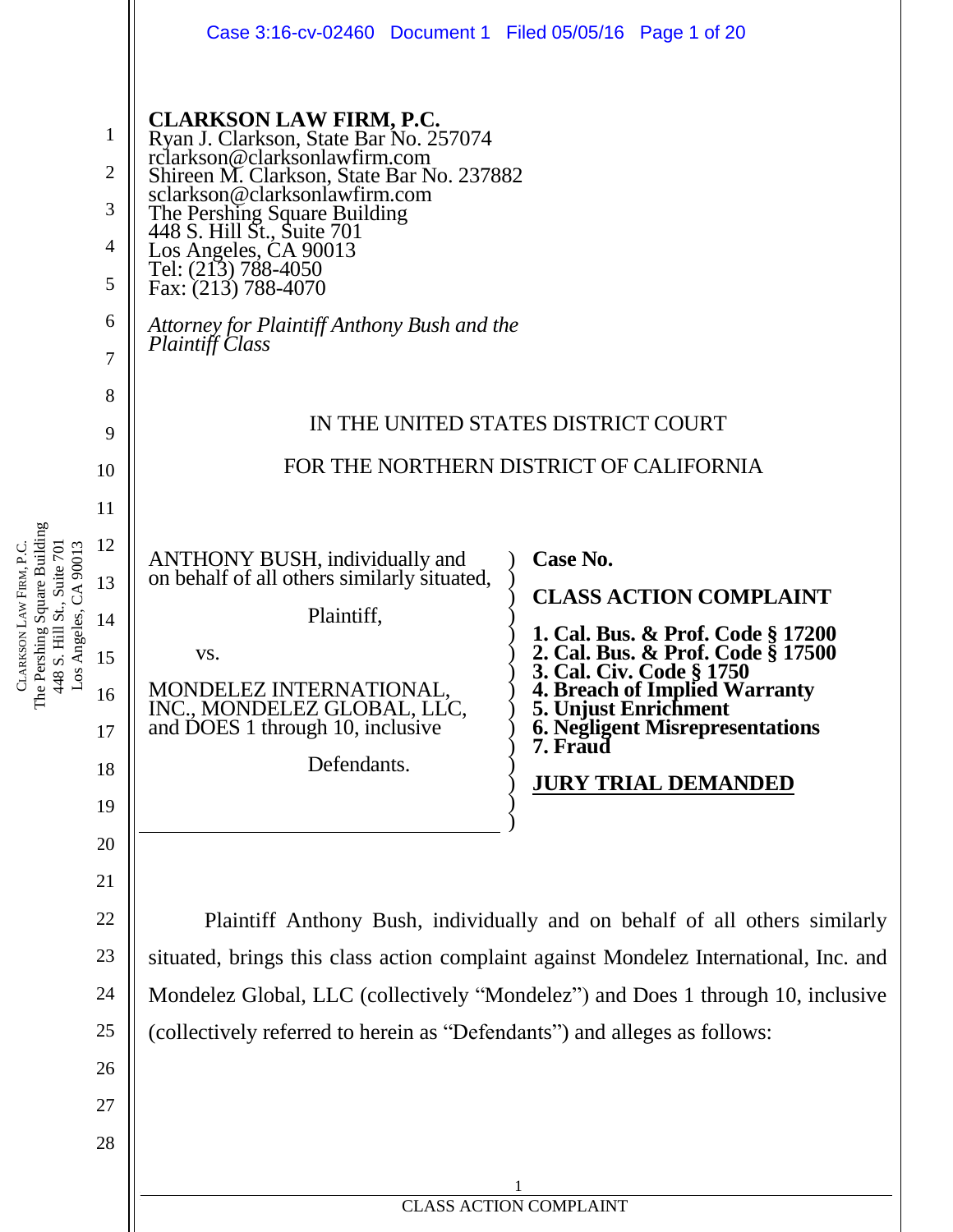## **I. NATURE OF THE ACTION**

1. This is a class action lawsuit brought on behalf of all purchasers of Go-Paks manufactured, advertised, distributed, and/or sold by Mondelez, including Mini Chips Ahoy!, Mini Oreo, Golden Oreo Mini, Nutter Butter Bites, Mini Nilla Wafers, Ritz Bits, and Teddy Grahams (the "Product(s)") (pictured below). Mondelez falsely and deceptively misrepresents the quantity of food contained in each unit of Product by way of its packaging.



2. At all relevant times, Mondelez has packaged the Products in small, cupshaped containers, the contents of which cannot be seen or felt at the time of purchase. The packaging of the Products leads the reasonable consumer to believe he or she is purchasing a container full of the advertised cookies. In reality, the Product is uniformly under-filled by 25% or more (represented by the red striped lines above).

1

2

3

4

5

6

7

8

24

25

26

27

28

**EXECUTES ACTION COMPLAINT** 2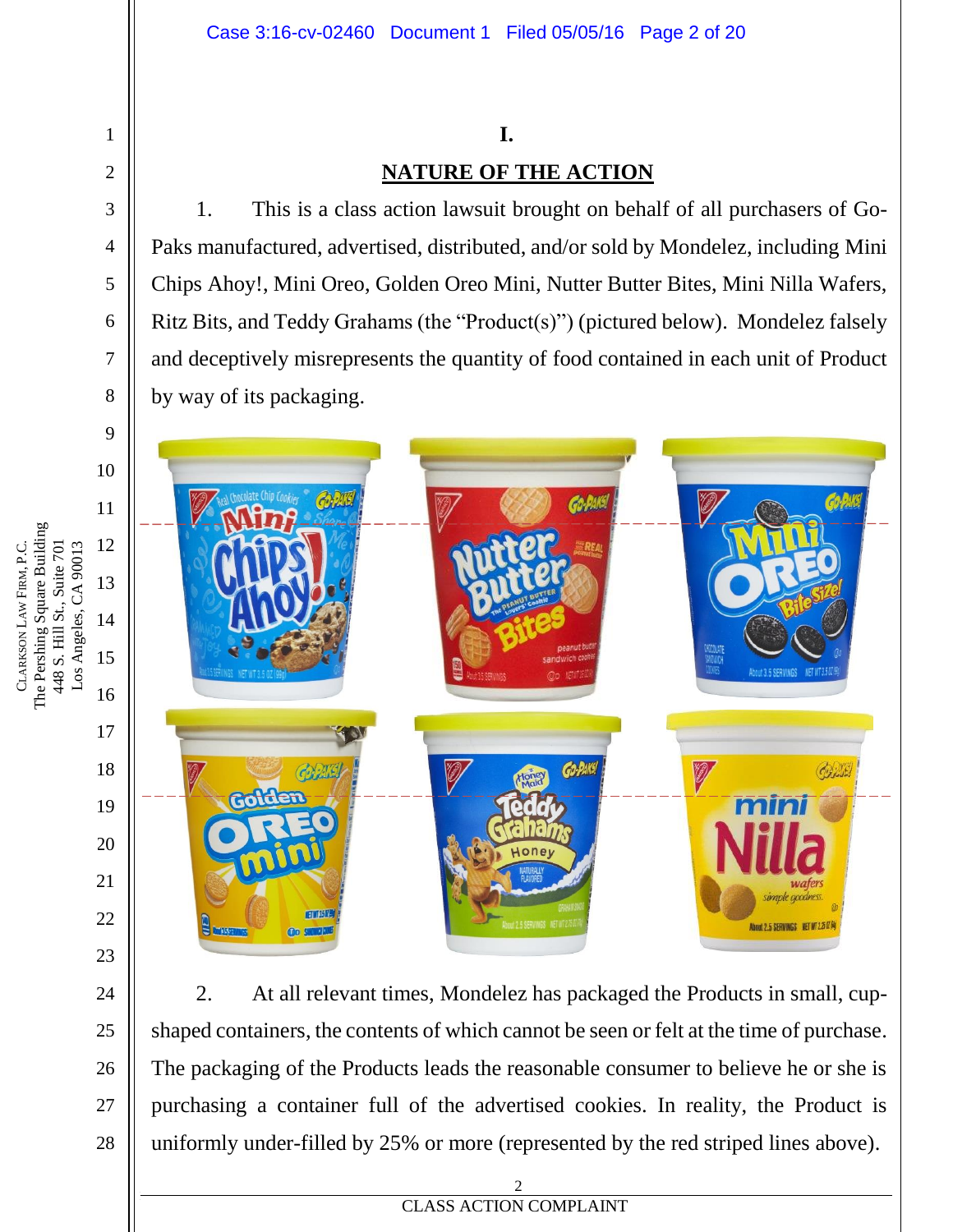3. The empty space, or "slack fill," present in the Products' packaging is nonfunctional and therefore unlawful. This misleading practice allows Mondelez to save a considerable amount of money on food production costs to the detriment of unsuspecting consumers.

4. Plaintiff, on behalf of himself and the proposed class, seeks damages, restitution and injunctive relief against Defendants for false and misleading advertising in violation of Business & Professions Code Section 17200, *et seq*., Business & Professions Code Section 17500, *et seq*., Civil Code Section 1750, *et seq*., breach of the implied warranty of merchantability, unjust enrichment, negligent misrepresentation, and fraud.

5. By letter dated November 6, 2015, Plaintiff advised Defendants of its false and misleading claims pursuant to California Civil Code Section 1782(a).

#### **II.**

#### **JURISDICTION AND VENUE**

6. This Court has subject matter jurisdiction of this action pursuant to 28 U.S.C. §1332 of the Class Action Fairness Act of 2005 because: (i) there are 100 or more class members, (ii) there is an aggregate amount in controversy exceeding \$5,000,000, exclusive of interest and costs, and (iii) there is minimal diversity because at least one plaintiff and defendant are citizens of different states. This Court has supplemental jurisdiction over any state law claims pursuant to 28 U.S.C. § 1367.

7. Pursuant to 28 U.S.C. § 1391, this Court is the proper venue for this action because a substantial part of the events, omissions, and acts giving rise to the claims herein occurred in this District. Plaintiff is a citizen of California, resides in this District, and his purchases of the Product were made in this District. Moreover, Defendants receive substantial compensation from sales in this District, and Defendants made numerous misrepresentations which had a substantial effect in this District, including, but not limited to, label, packaging, and internet advertisements, among other advertising.

CLARKSON

LAW

The Pershing Square Building 448 S. Hill St., Suite 701

448 S. Hill St., Suite 701

FIRM, P.C.

1

2

3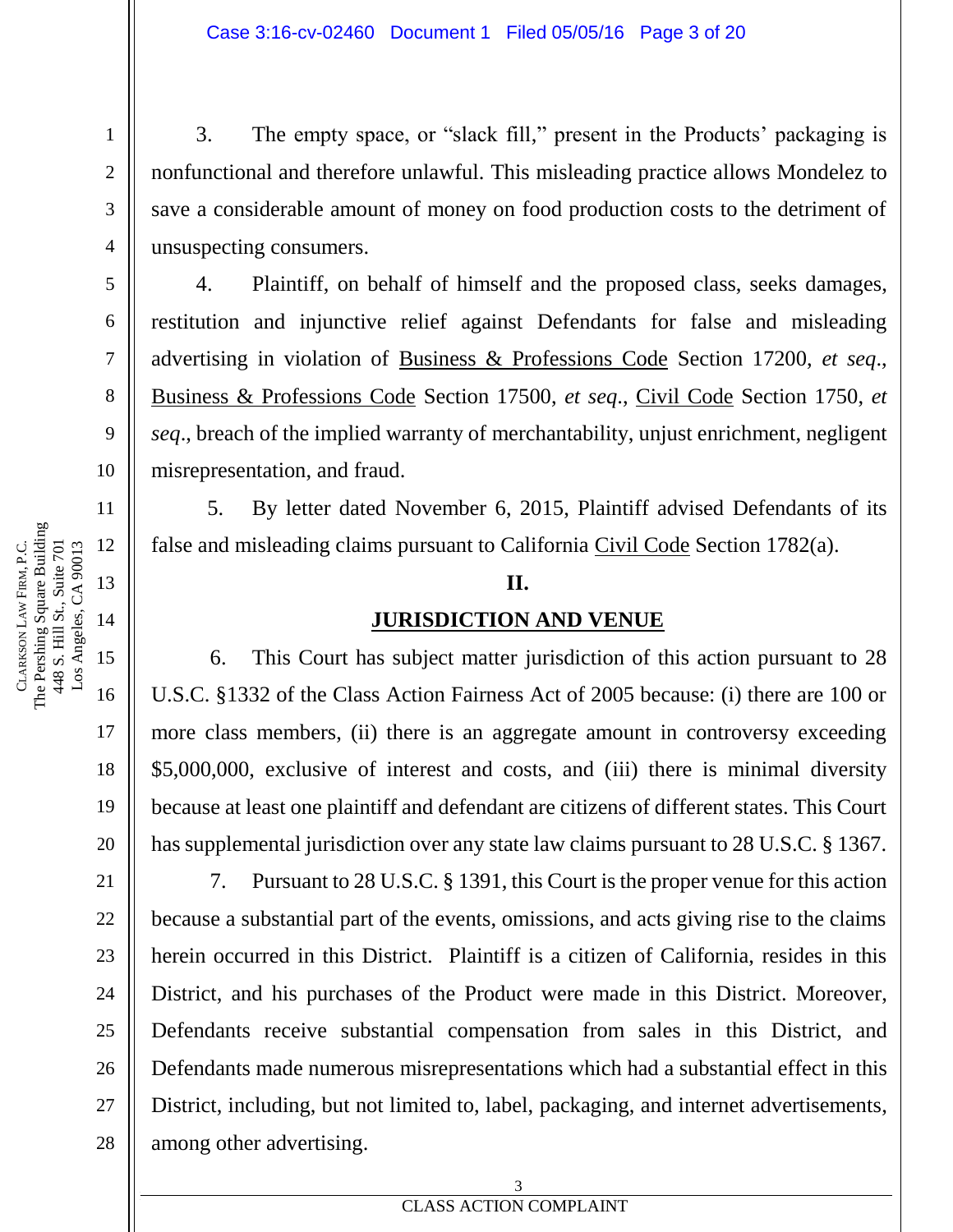8. Defendants are subject to personal jurisdiction in California based upon sufficient minimum contacts which exist between Defendants and California. Defendants are authorized to do and doing business in California.

#### **III.**

#### **PARTIES**

9. Plaintiff is, and at all times relevant hereto was, an individual residing in San Francisco County, California, which is located in the federal judicial district for the Northern District of California. Plaintiff purchased each of the Go-Pak Products at issue, including Mini Chips Ahoy!, Mini Oreo, Nutter Butter Bites, Mini Nilla Wafers, Ritz Bits, and Teddy Grahams, within the last three (3) years. In each instance, the Product was under-filled with cookies and uniformly contained an unlawful amount of slack fill of 25% or more. In making his purchases, Plaintiff relied upon the packaging which was prepared and approved by Defendants and their agents and disseminated statewide and nationwide, containing the misrepresentations alleged herein and designed to encourage consumers to purchase the Product.

10. Mondelez International, Inc. and Mondelez Global, LLC are corporations headquartered in East Hanover, New Jersey. They maintain their principal places of business at 100 Deforest Ave., East Hanover, NJ 07936. They, directly and through their agents, have substantial contacts with and receive substantial benefits and income from and through the State of California. They are the owner, manufacturer, and distributor of the Product, and are the companies that created and/or authorized the false, misleading, and deceptive advertisements and/or packaging and labeling for the Product.

11. The true names and capacities, whether individual, corporate, associate, or otherwise of certain manufacturers, distributors, and/or their alter egos sued herein as DOES 1 through 10 inclusive are presently unknown to Plaintiff who therefore sues these individuals and/or entities by fictitious names. Plaintiff will seek leave of this Court to amend the Complaint to show their true names and capacities when the

1

2

3

4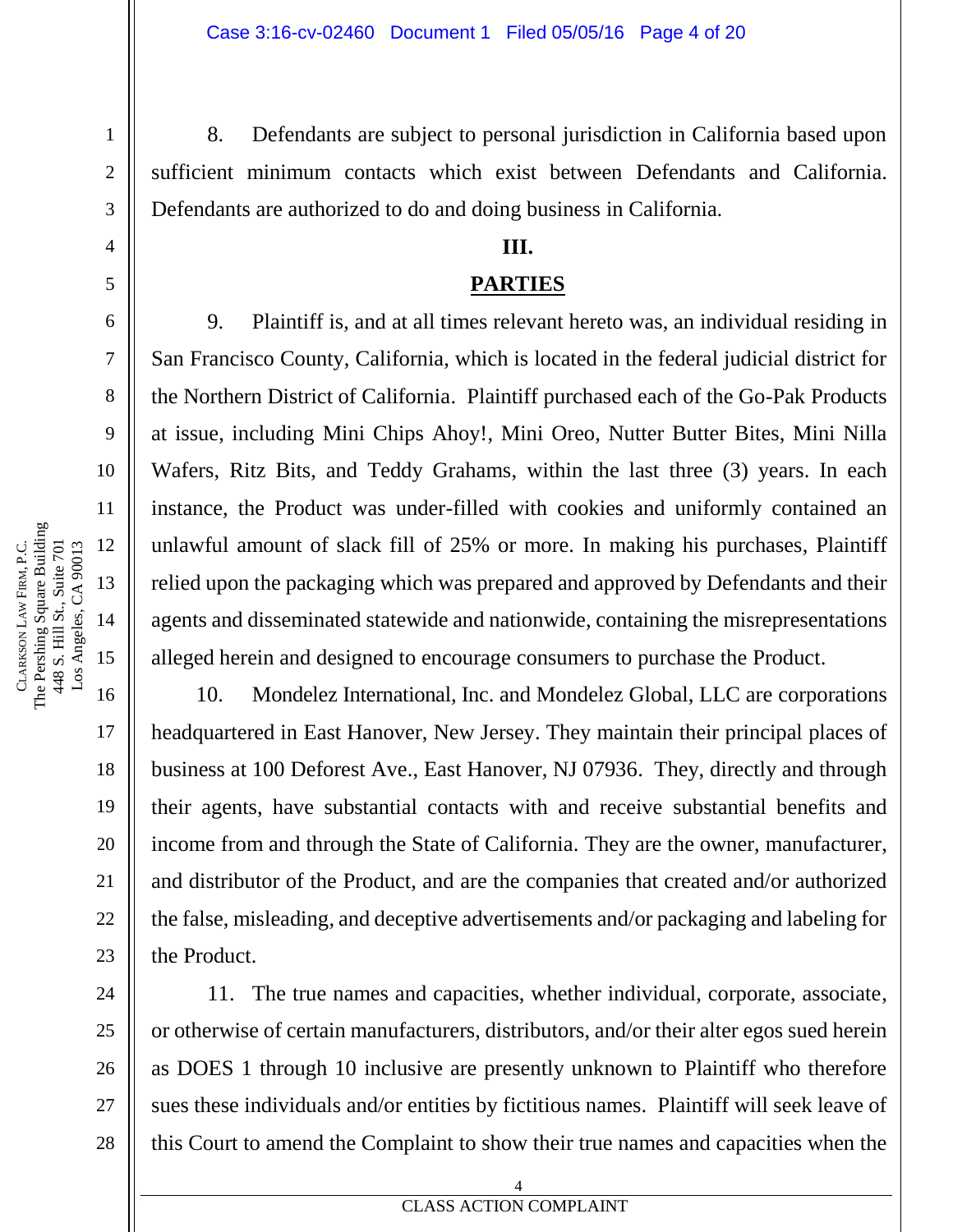same have been ascertained. Plaintiff is informed and believes and based thereon alleges that DOES 1 through 10 were authorized to do and did business in the Northern District of California. Plaintiff is further informed and believes and based thereon alleges that DOES 1 through 10 were and/or are, in some manner or way, responsible for and liable to Plaintiff for the events, happenings, and damages hereinafter set forth below.

12. Plaintiff is informed and believes, and based thereon alleges that at all times relevant herein each of these individuals and/or entities was the agent, servant, employee, subsidiary, affiliate, partner, assignee, successor-in-interest, alter ego, or other representative of each of the remaining defendants and was acting in such capacity in doing the things herein complained of and alleged.

13. In committing the wrongful acts alleged herein, Defendants planned and participated in and furthered a common scheme by means of false, misleading, deceptive, and fraudulent representations to induce members of the public to purchase the Products. Defendants participated in the making of such representations in that it did disseminate or cause to be disseminated said misrepresentations.

14. Defendants, upon becoming involved with the manufacture, advertising, and sale of the Products, knew or should have known that the Products were being under-filled, and thus the packaging of the Product was misleading. Defendants affirmatively misrepresented the quantity of the Products' contents in order to convince the public and the Products' consumer to purchase and use the Products, resulting in profits of millions of dollars or more to Defendants, all to the damage and detriment of the consuming public.

#### **IV.**

#### **CLASS ACTION ALLEGATIONS**

15. Plaintiff brings this action on his own behalf and on behalf of all other persons similarly situated. The Classes which Plaintiff seeks to represent are:

1

2

3

4

5

6

7

8

9

10

11

17

18

19

20

21

22

23

24

25

26

27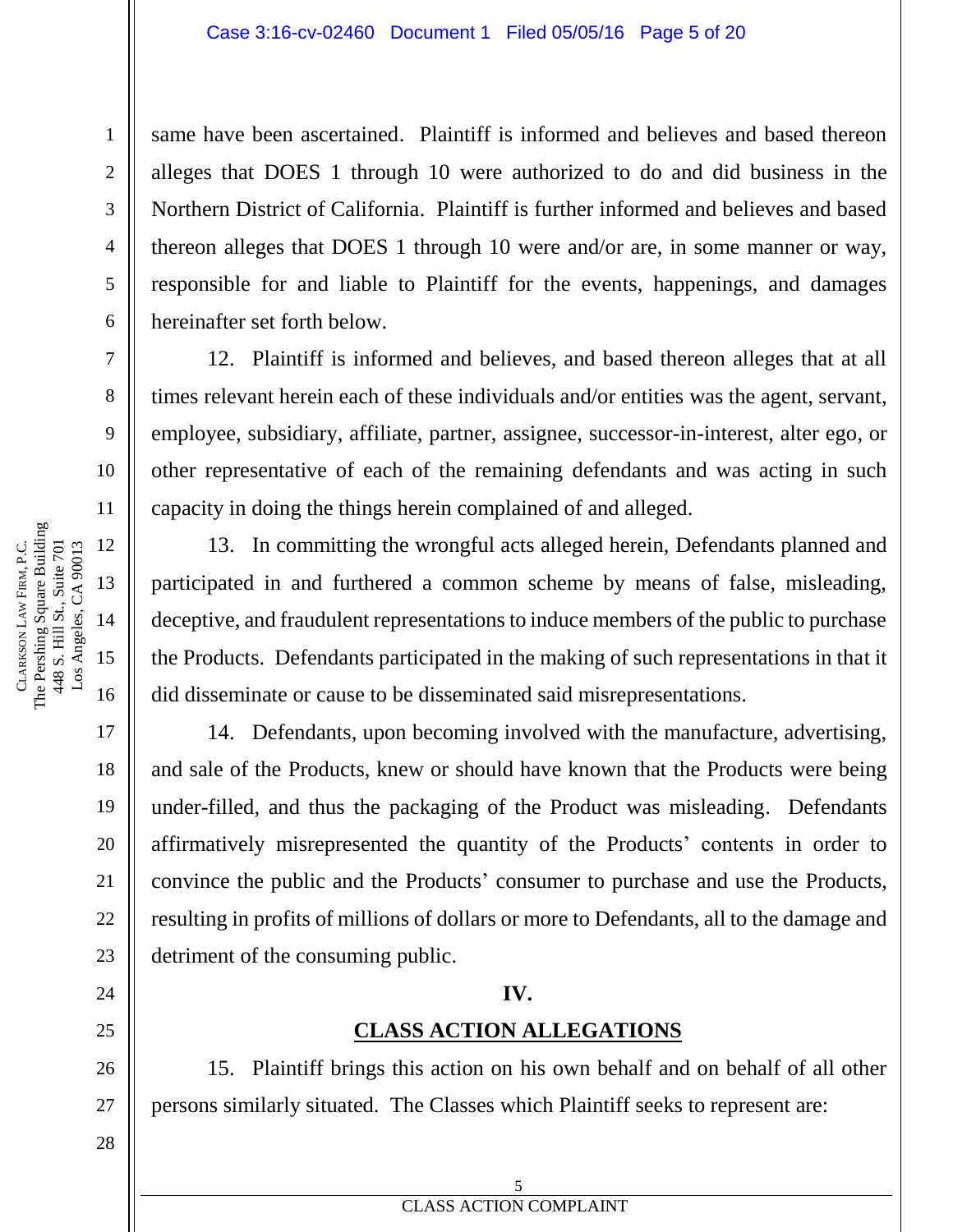a. All persons residing in the United States who purchased the Product for personal use and not for resale during the time period May 5, 2012, through the present. Excluded from the Class are Defendants' officers, directors, and employees, and any individual who received remuneration from Defendants in connection with that individual's use or endorsement of the Product.

b. All persons residing in the State of California who purchased the Product for personal use and not for resale during the time period May 5, 2012, through the present. Excluded from the Class are Defendants' officers, directors, and employees, and any individual who received remuneration from Defendants in connection with that individual's use or endorsement of the Product.

16. The Class comprises many thousands of persons throughout the United States and California, the joinder of whom is impracticable, and the disposition of their claims in a Class Action will benefit the parties and the Court. The Class is sufficiently numerous because millions of units of the Product have been sold in the United States and State of California during the time period May 5, 2012, through the present (the "Class Period").

17. There is a well-defined community of interest in the questions of law and fact involved affecting the parties to be represented. The questions of law and fact common to the Class predominate over questions which may affect individual Class members. Common questions of law and fact include, but are not limited to, the following:

> a. Whether Defendants' conduct is an unlawful business act or practice within the meaning of Business and Professions Code section 17200, *et seq*.;

**EXECUTES ACTION COMPLAINT** 6

The Pershing Square Building 12 Los Angeles, CA 90013 FIRM, P.C. 448 S. Hill St., Suite 701 448 S. Hill St., Suite 701 Los Angeles, CA 90013 13 LAW 14 CLARKSON

1

2

3

4

5

6

7

8

9

10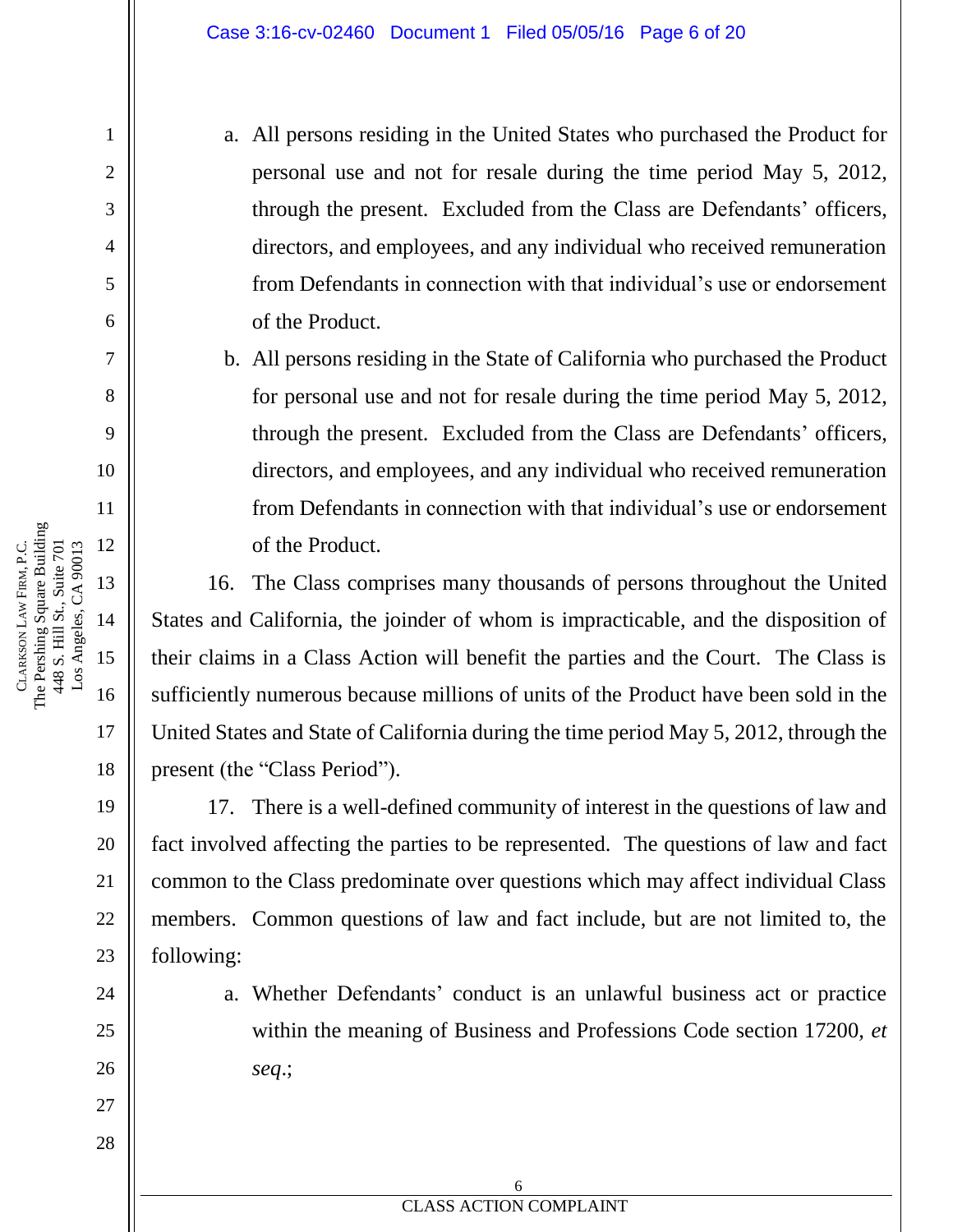- b. Whether Defendants' conduct is a fraudulent business act or practice within the meaning of Business and Professions Code section 17200, *et seq*.;
- c. Whether Defendants' advertising is untrue or misleading within the meaning of Business and Professions Code section 17500, *et seq*.;
- d. Whether Defendants made false and misleading representations in their advertising and packaging of the Product;
- e. Whether Defendants knew or should have known that the representations were false;
- f. Whether Defendants represented that the Product has characteristics, benefits, uses, or quantities which the Product does not have;
- g. Whether Defendants warranted that the Product contained an adequate amount of cookies for a container of its size;
- h. Whether Defendants warranted that the Product is legal for sale in the United States;
- i. Whether Defendants breached these warranties; and
- j. Whether Defendants committed statutory and common law fraud by doing so.

18. Plaintiff's claims are typical of the claims of the Class, and Plaintiff will fairly and adequately represent and protect the interests of the Class. Plaintiff has retained competent and experienced counsel in class action and other complex litigation.

19. Plaintiff and the Class have suffered injury in fact and have lost money as a result of Defendants' false representations. Plaintiff purchased units of the Products under the belief that they were adequately filled with food items. Plaintiff relied on Defendants' packaging and would not have purchased the Product if he had known that the Product did not have the characteristics, ingredients, uses, benefits, or quantities as represented.

The Pershing Square Building 12 Los Angeles, CA 90013 FIRM, P.C. 448 S. Hill St., Suite 701 448 S. Hill St., Suite 701 Los Angeles, CA 90013 LAW CLARKSON

1

2

3

4

5

6

7

8

9

10

11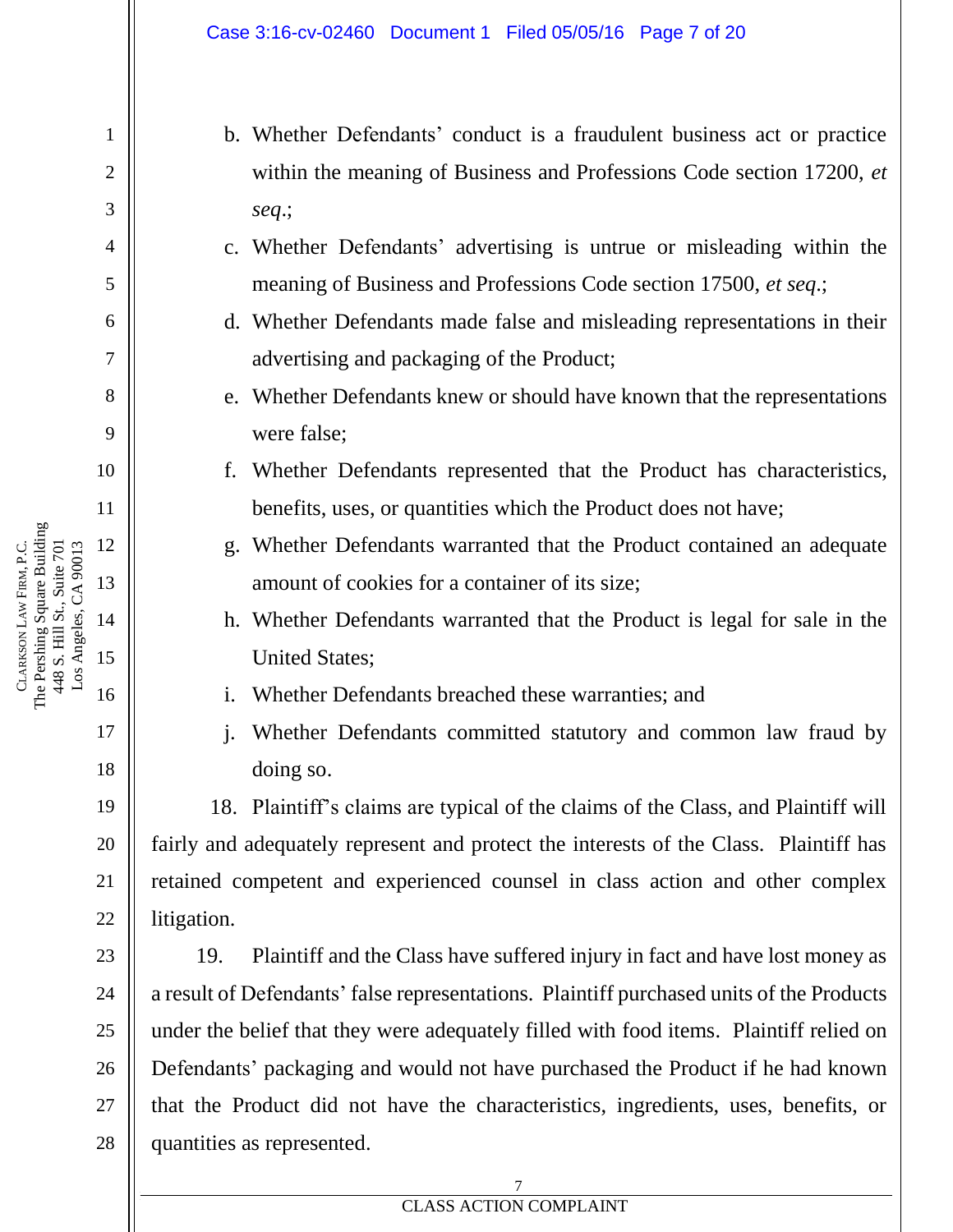20. A class action is superior to other available methods for fair and efficient adjudication of this controversy. The expense and burden of individual litigation would make it impracticable or impossible for Class members to prosecute their claims individually.

21. The trial and litigation of Plaintiff's claims are manageable. Individual litigation of the legal and factual issues raised by Defendants' conduct would increase delay and expense to all parties and the court system. The class action device presents far fewer management difficulties and provides the benefits of a single, uniform adjudication, economies of scale, and comprehensive supervision by a single court.

22. Defendants have acted on grounds generally applicable to the entire Class, thereby making final injunctive relief and/or corresponding declaratory relief appropriate with respect to the Class as a whole. The prosecution of separate actions by individual Class members would create the risk of inconsistent or varying adjudications with respect to individual members of the Class that would establish incompatible standards of conduct for Defendants.

23. Absent a class action, Defendants will likely retain the benefits of their wrongdoing. Because of the small size of the individual Class members' claims, few, if any, Class members could afford to seek legal redress for the wrongs complained of herein. Absent a representative action, the Class members will continue to suffer losses and Defendants will be allowed to continue these violations of law and to retain the proceeds of their ill-gotten gains.

#### **V.**

#### **FACTUAL BACKGROUND**

24. The Product is marketed and sold at retailers across California and the United States with the packaging at issue.

25. Defendants routinely employed slack-filled packaging to mislead consumers into believing they were receiving more of the Product than they actually received.

1

2

3

4

5

6

7

8

9

10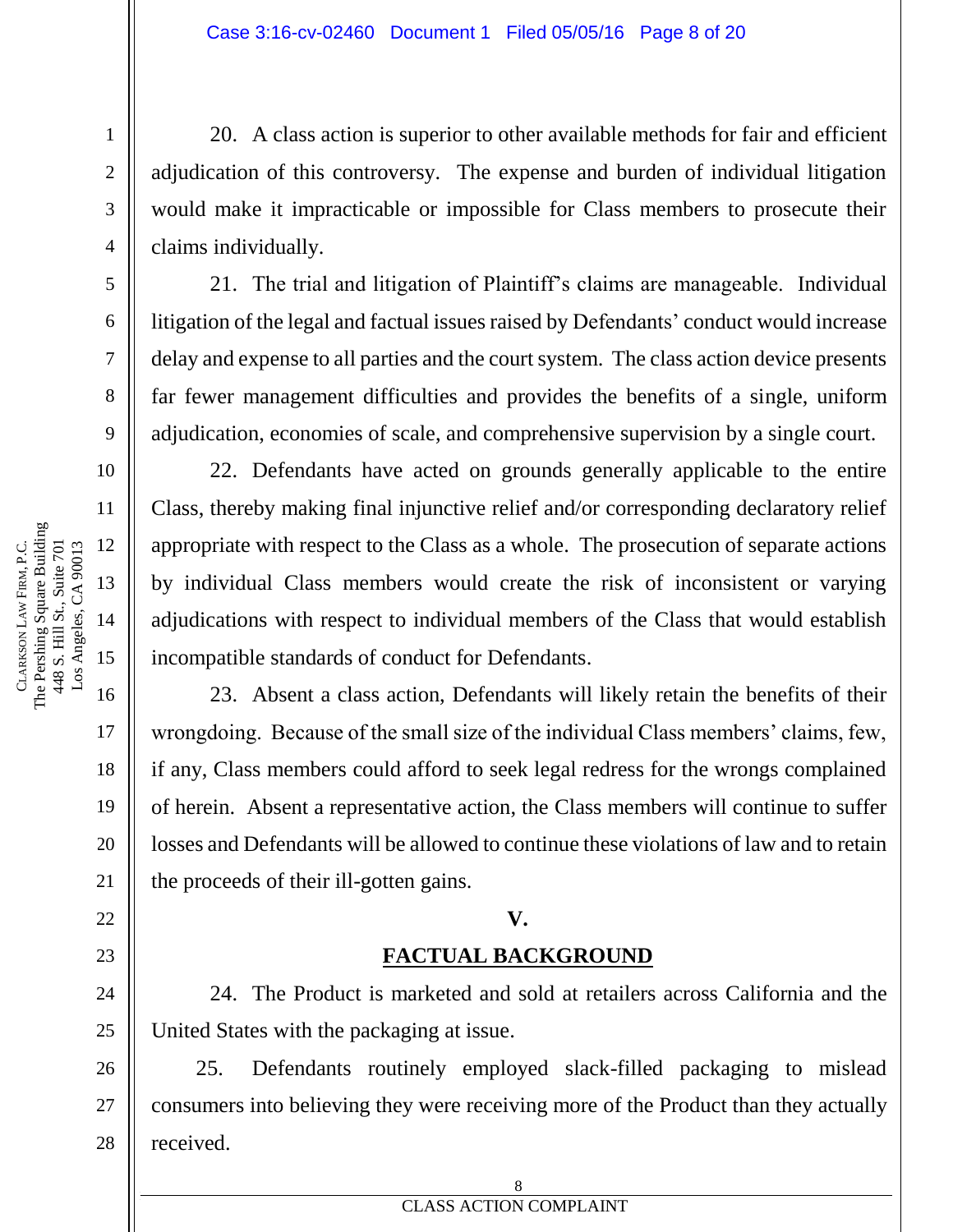26. Defendants lacked any lawful justification for doing so.

27. Plaintiff and members of the Class relied on and were deceived by Defendants' misleading slack filled packaging.

28. Plaintiff purchased slack-filled packages of Defendants' Products, including Mini Chips Ahoy!, Mini Oreo, Golden Oreo Mini, Nutter Butter Bites, Mini Nilla Wafers, Ritz Bits, and Teddy Grahams Go Paks.

29. Plaintiff did not know, and had no reason to know, that Defendants' misbranded food products were slack-filled and misbranded, given the fact that the containers are not transparent and thus give no indication as to actual quantity. Had Plaintiff known Defendants' packaging was slack-filled he would not have bought the slack-filled products. Because of Defendants' slack-fill packaging violations these products were misbranded and could not be legally held or sold.

30. Upon information and belief, Plaintiff alleges that during the course of the deception, Defendants have sold millions of units of the Product based upon the misleading size of the Product container.

31. Plaintiff and the Class have suffered injury in fact and have lost money as a result of Defendants' unlawful slack-fill. Plaintiff paid an unwarranted premium for these products. Specifically, Plaintiff paid for Product he never received. Plaintiff would not have purchased the Product if he had known that the containers were not adequately filled.

32. Defendants' false and misleading packaging should be enjoined due to the false, misleading, and/or deceptive nature of Defendants' inadequately filled containers. In addition, Defendants should be compelled to provide restitution and damages to consumers who paid a premium price for the Product due to Defendant's representation that it contained an adequate amount of cookies for a container of its size.

27 ///

///

28

**EXAMPLE PROPERTY NAMES ACTION COMPLAINT** 9

The Pershing Square Building 12 Los Angeles, CA 90013 FIRM, P.C. 448 S. Hill St., Suite 701 448 S. Hill St., Suite 701 Los Angeles, CA 90013 13 LAW 14 CLARKSON 15 16

1

2

3

4

5

6

7

8

9

10

11

17

18

19

20

21

22

23

24

25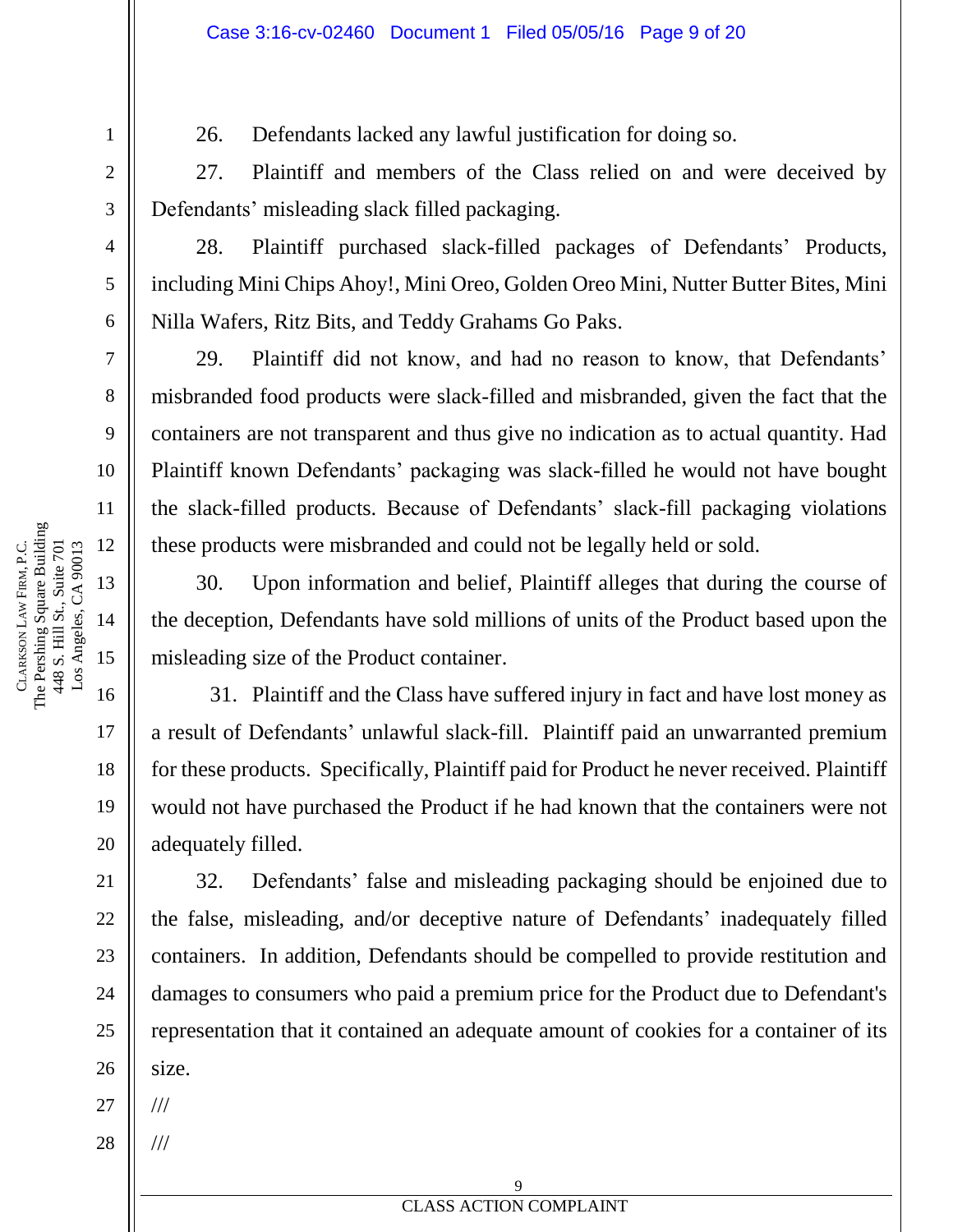#### **VI.**

# **FIRST CAUSE OF ACTION FALSE AND MISLEADING ADVERTISING IN VIOLATION OF BUSINESS & PROFESSIONS CODE § 17200,** *et seq***.**

#### **(By Plaintiff against all Defendants)**

33. Plaintiff repeats and realleges the allegations set forth above, and incorporate the same as if set forth herein at length.

34. This cause of action is brought pursuant to Business and Professions Code § 17200, *et seq*., on behalf of a Class consisting of all persons who purchased the Product in the United States for personal use and not for resale during the time period May 5, 2012, through the present. Excluded from the Class are Defendants' officers, directors, and employees, and any individual who received remuneration from Defendants in connection with that individual's use or endorsement of the Product.

35. In the alternative, this cause of action is brought pursuant to Business and Professions Code § 17200, *et seq*., on behalf of a Class consisting of all persons who purchased the Product in the State of California for personal use and not for resale during the time period May 5, 2012, through the present. Excluded from the Class are Defendants' officers, directors, and employees, and any individual who received remuneration from Defendants in connection with that individual's use or endorsement of the Product.

36. Defendant is subject to California's Unfair Competition Law, Cal. Bus. & Prof. Code 17200, *et seq*. The UCL provides, in pertinent part: "Unfair competition shall mean and include unlawful, unfair or fraudulent business practices and unfair, deceptive, untrue or misleading advertising…"

37. Defendants' packaging of the Product, as alleged in the preceding paragraphs, is false, deceptive, misleading, and unreasonable.

38. Defendants are aware that the packaging of the Product is false, deceptive, misleading, and unreasonable.

1

2

3

4

5

6

7

8

9

10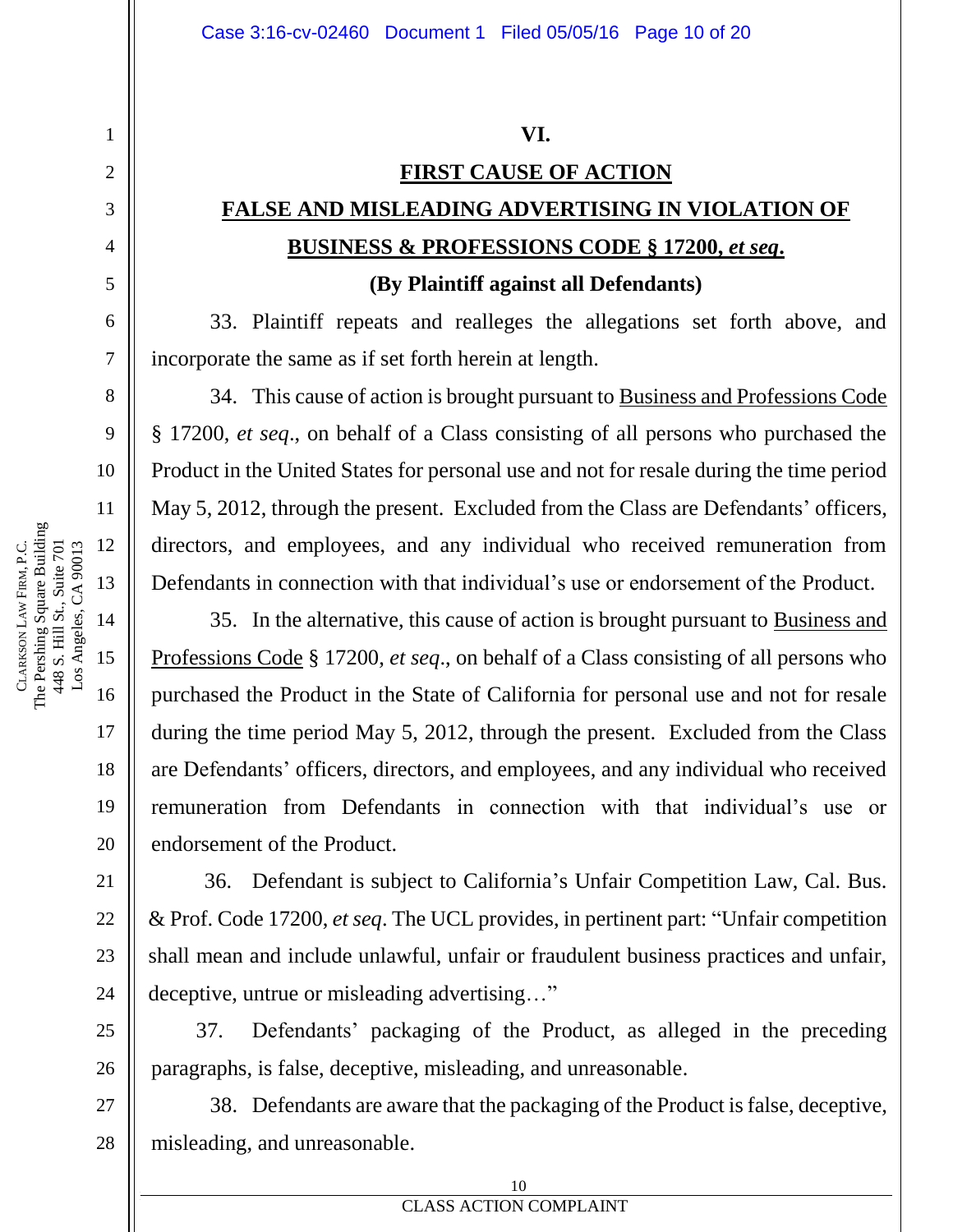39. As alleged in the preceding paragraphs, the misrepresentations by Defendants detailed above constitutes an unfair and fraudulent business practice within the meaning of California Business & Professions Code § 17200.

40. There were reasonably available alternatives to further Defendants' legitimate business interests, other than the conduct described herein. Defendants could have used packaging appropriate for the amount of Product contained therein.

41. All of the conduct alleged herein occurs and continues to occur in Defendants' business. Defendants' wrongful conduct is part of a pattern or generalized course of conduct repeated on thousands of occasions daily.

42. Pursuant to Business & Professions Code §§ 17203 and 17535, Plaintiff and the members of the Class seek an order of this Court enjoining Defendants from continuing to engage, use, or employ their practice of under filling the Product's containers. Likewise, Plaintiff and the members of the Class seek an order requiring Defendants to disclose such misrepresentations, and additionally request an order awarding Plaintiff restitution of the money wrongfully acquired by Defendants by means of responsibility attached to Defendants' failure to disclose the existence and significance of said misrepresentations in an amount to be determined at trial.

43. Plaintiff and the Class have suffered injury in fact and have lost money as a result of Defendants' unlawful slack-fill. Plaintiff paid an unwarranted premium for these products. Specifically, Plaintiff paid for Product her never received. Plaintiff would not have purchased the Product if he had known that the containers were not adequately filled.

#### **VII.**

# **SECOND CAUSE OF ACTION FALSE AND MISLEADING ADVERTISING IN VIOLATION OF BUSINESS & PROFESSIONS CODE § 17500,** *et seq***.**

**(By Plaintiff against all Defendants)**

11

**EXECUTE 2** CLASS ACTION COMPLAINT

44. Plaintiff repeats and realleges the allegations set forth in the preceding

CLARKSON

LAW

The Pershing Square Building

FIRM, P.C.

26

27

28

1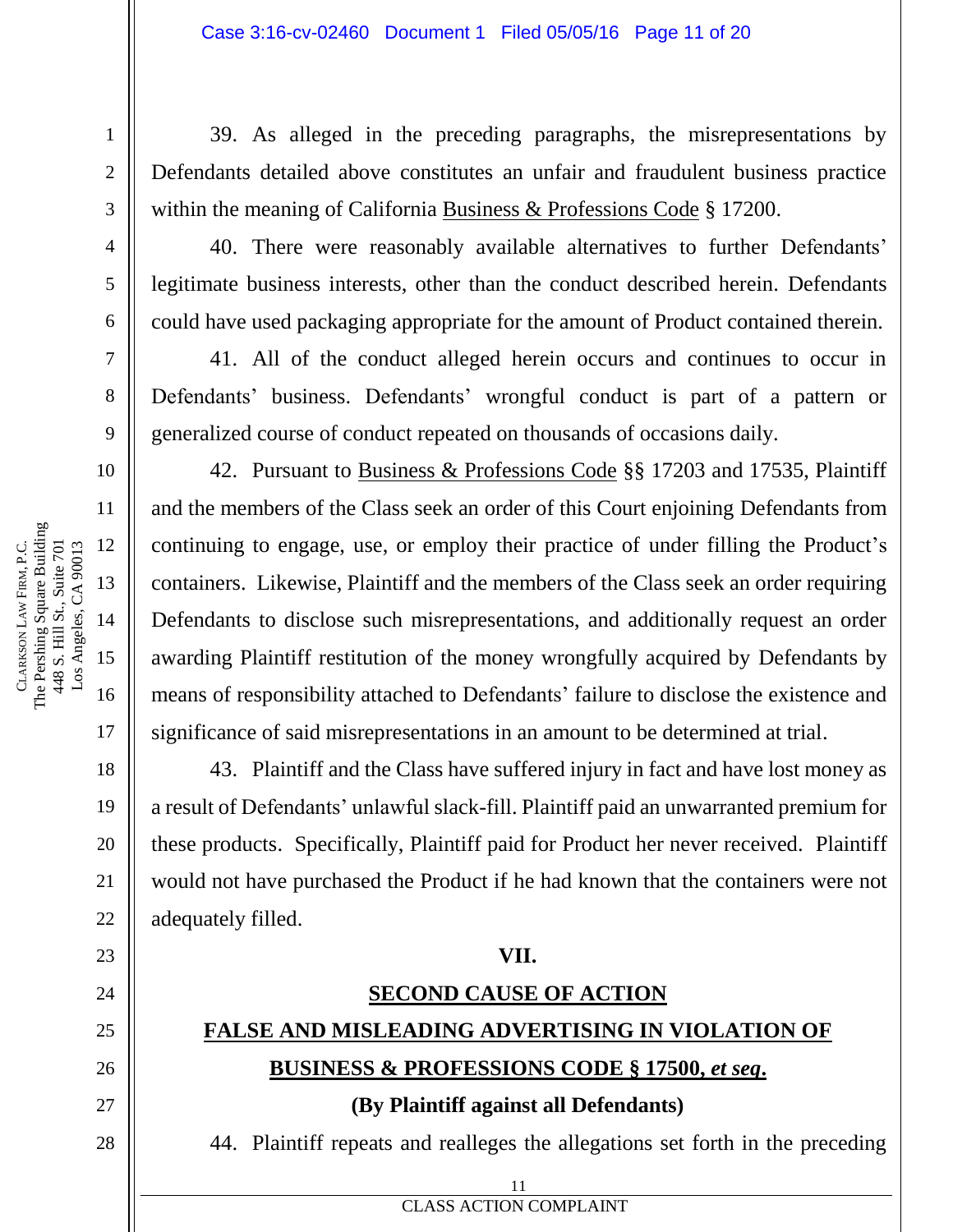paragraphs, and incorporates the same as if set forth herein at length.

45. This cause of action is brought pursuant to Business and Professions Code § 17200, *et seq*., on behalf of a Class consisting of all persons who purchased the Product in the United States for personal use and not for resale during the time period May 5, 2012, through the present. Excluded from the Class are Defendants' officers, directors, and employees, and any individual who received remuneration from Defendants in connection with that individual's use or endorsement of the Product.

46. In the alternative, this cause of action is brought pursuant to Business and Professions Code § 17200, *et seq*., on behalf of a Class consisting of all persons who purchased the Product in the State of California for personal use and not for resale during the time period May 5, 2012 through the present. Excluded from the Class are Defendants' officers, directors, and employees, and any individual who received remuneration from Defendants in connection with that individual's use or endorsement of the Product.

47. California's False Advertising Law, Cal. Bus. & Prof. Code 17500, *et seq*., makes it "unlawful for any person to make or disseminate or cause to be made or disseminated before the public in this state, in any advertising device or in any other manner or means whatever, including over the Internet, any statement, concerning personal property or services, professional or otherwise, or performance or disposition thereof, which is untrue or misleading and which is known, or which by the exercise of reasonable care should be known, to be untrue or misleading."

48. Defendants committed acts of false advertising, as defined by §17500, by misrepresenting that the Product contained an adequate amount of Product for a container of its size and that the Product is legal for sale in the United States.

49. Defendant knew or should have known, through the exercise of reasonable care that their representations about the Product were untrue and misleading.

28

50. Defendant's actions in violation of §17500 were false and misleading

1

2

3

4

5

6

7

8

9

10

11

17

18

19

20

21

22

23

24

25

26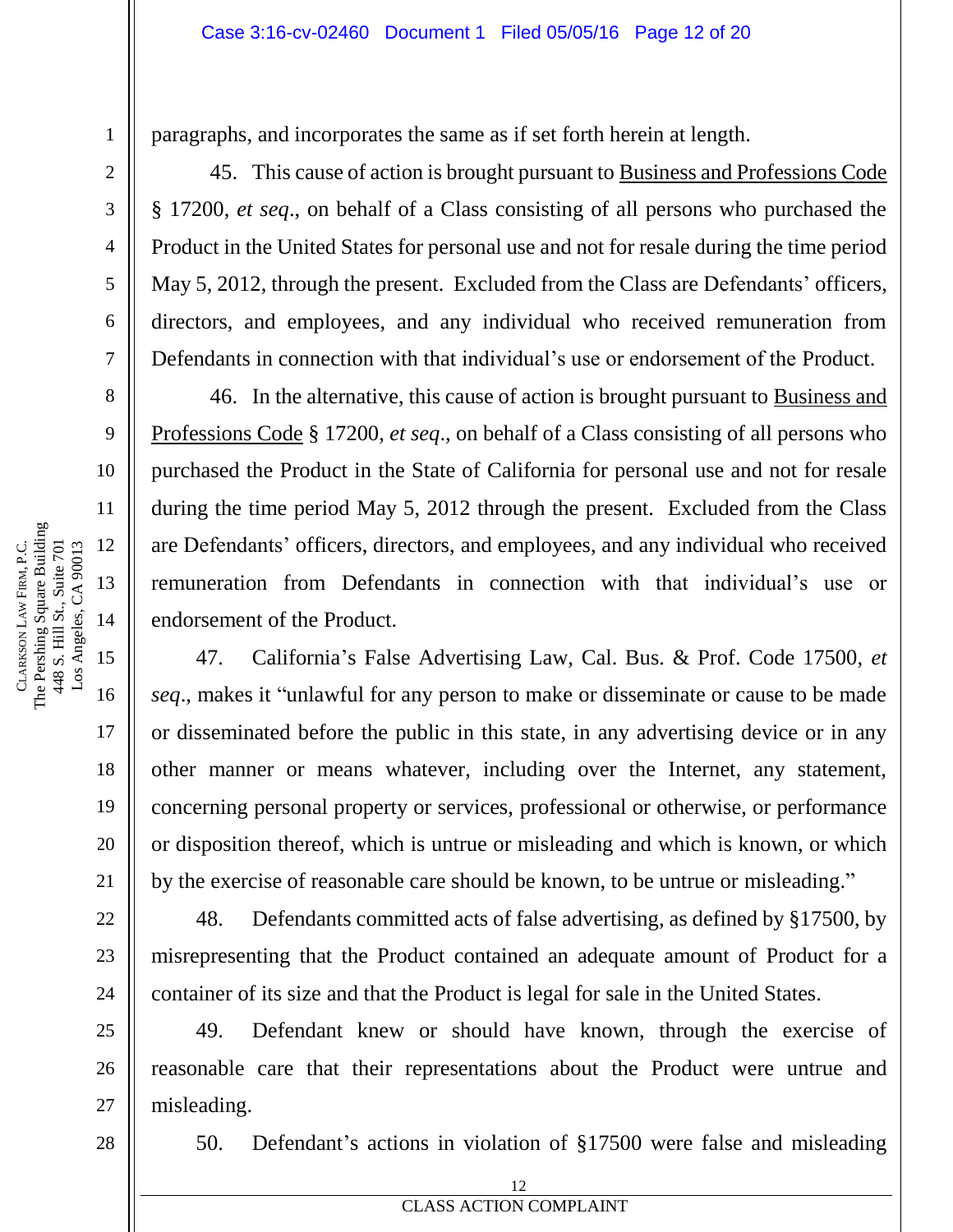such that the general public is and was likely to be deceived.

51. Pursuant to Business & Professions Code §§ 17203 and 17535, Plaintiff and the members of the Class seek an order of this Court enjoining Defendants from continuing to engage, use, or employ their practice of under filling the Product's containers. Likewise, Plaintiff and the members of the Class seek an order requiring Defendants to disclose such misrepresentations, and additionally request an order awarding Plaintiff restitution of the money wrongfully acquired by Defendants by means of responsibility attached to Defendants' failure to disclose the existence and significance of said misrepresentations in an amount to be determined at trial.

52. Plaintiff and the Class have suffered injury in fact and have lost money as a result of Defendants' false representations. Plaintiff purchased the Product in reliance of the claims by Defendants that the Product was of the quality represented by Defendants' packaging and advertising. Plaintiff would not have purchased the Product if he had known that the claims and advertising as described herein were false.

#### **VIII.**

#### **THIRD CAUSE OF ACTION**

## **VIOLATION OF CALIFORNIA CIVIL CODE § 1750,** *et seq***.**

#### **(By Plaintiff against all Defendants)**

53. Plaintiff repeats and realleges the allegations of the previous paragraphs, and incorporates the same as if set forth herein at length.

54. This cause of action is brought pursuant to Civil Code § 1750, *et seq*., the Consumers Legal Remedies Act ("CLRA"), on behalf of a Class consisting of all persons who purchased the Product in the United States for personal use and not for resale during the time period May 5, 2012, through the present. Excluded from the Class are Defendants' officers, directors, and employees, and any individual who received remuneration from Defendants in connection with that individual's use or endorsement of the Product.

1

2

3

4

5

6

7

8

9

10

11

17

18

19

20

21

22

23

24

25

26

27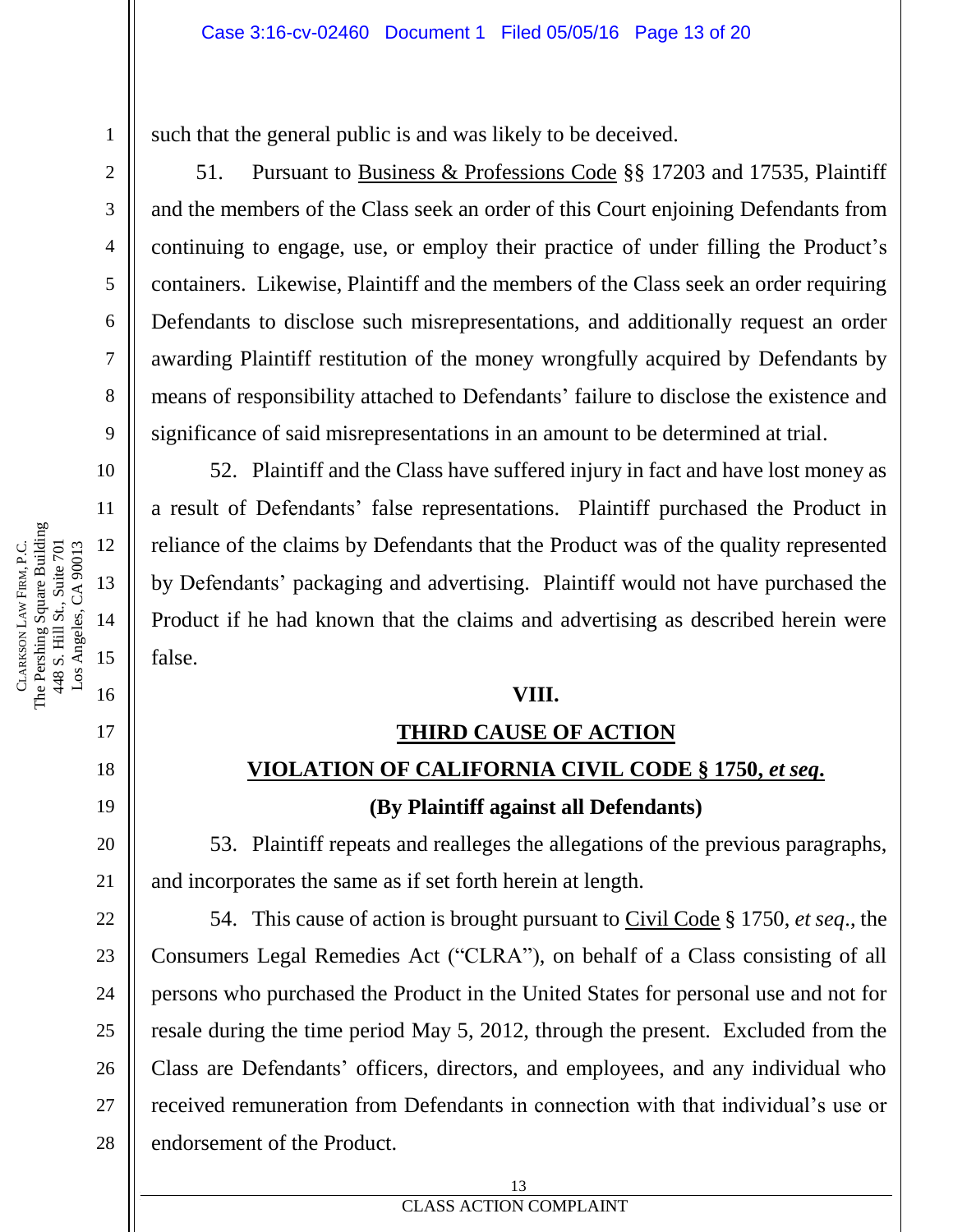55. In the alternative, this cause of action is brought pursuant to the CLRA on behalf of a Class consisting of all persons who purchased the Product in the State of California for personal use and not for resale during the time period May 5, 2012, through the present. Excluded from the Class are Defendants' officers, directors, and employees, and any individual who received remuneration from Defendants in connection with that individual's use or endorsement of the Product.

56. The Class consists of thousands of persons, the joinder of whom is impracticable.

57. There are questions of law and fact common to the class, which questions are substantially similar and predominate over questions affecting the individual members, including but not limited to: (a) Whether Defendants represented that the Product has characteristics, benefits, uses or quantities which it does not have; (b) Whether the existence, extent and significance of the major misrepresentations regarding the purported benefits, characteristics and efficacy of the Product violates the Act; and (c) Whether Defendants knew of the existence of these misrepresentations.

58. The policies, acts, and practices heretofore described were intended to result in the sale of the Product to the consuming public and violated and continue to violate  $\S$  1770(a)(5) and (9), of the CLRA, respectively, by representing that the Product: (1) has characteristics, ingredients, uses, benefits, and quantities which it does not have and (2) advertising the Product with intent not to sell it as advertised.

59. Defendants fraudulently deceived Plaintiff and the Class by representing that the Product has certain characteristics, benefits, uses, and quantities which they do not have (e.g., that the Product was adequately filled with cookies). In doing so, Defendants intentionally misrepresented and concealed material facts from Plaintiff and the Class. Said misrepresentations and concealment were done with the intention of deceiving Plaintiff and the Class and depriving them of their legal rights and money.

1

2

3

4

5

6

7

8

9

10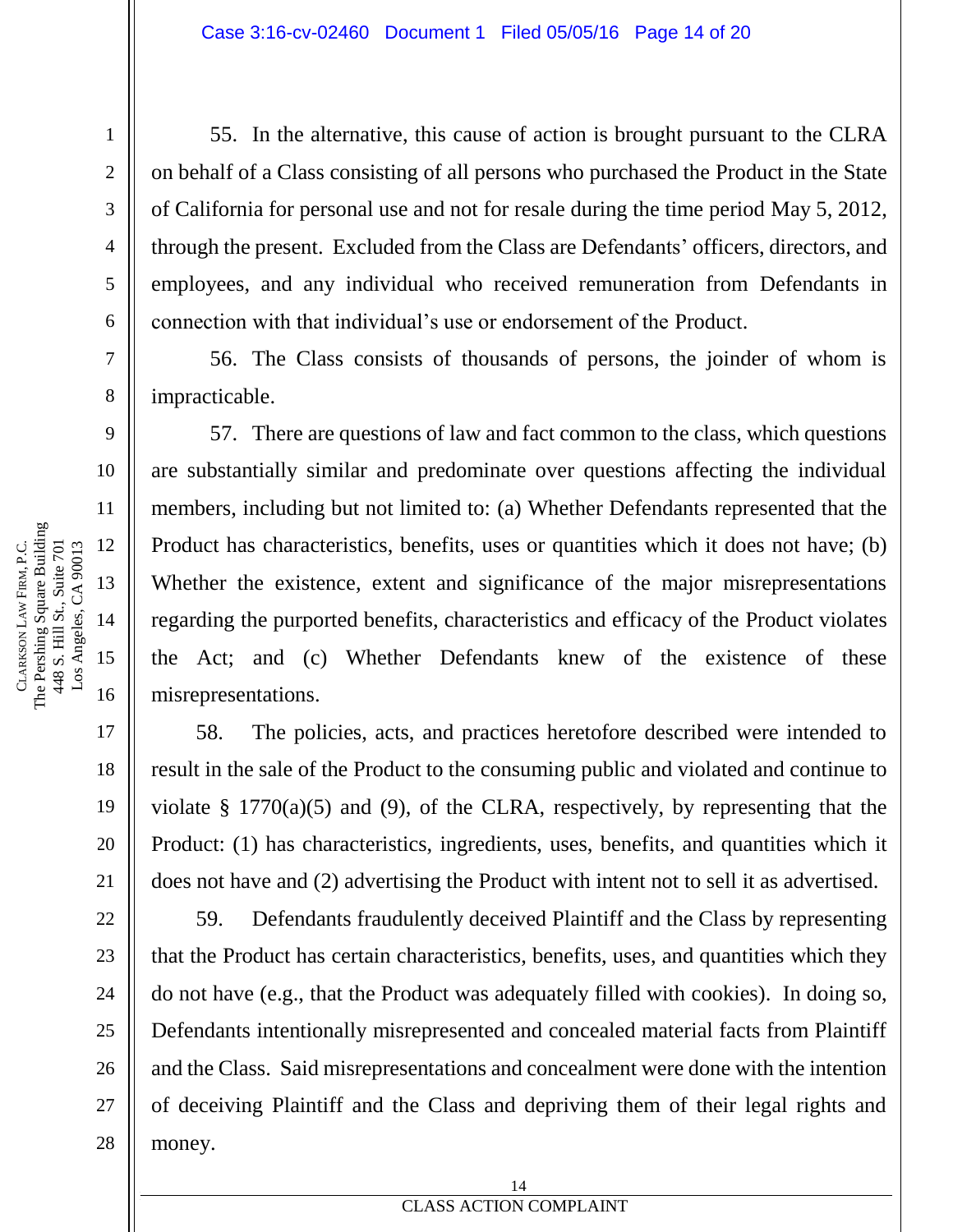60. Defendants fraudulently deceived Plaintiff and the Class by advertising the Product with intent not to sell it as advertised (e.g., by intentionally under-filling the Product's containers). In doing so, Defendants intentionally misrepresented and concealed material facts from Plaintiff and the Class. Said misrepresentations and concealment were done with the intention of deceiving Plaintiff and the Class and depriving them of their legal rights and money.

61. Defendants knew or should have known, through the exercise of reasonable care that the Product's packaging was misleading.

62. Defendants' actions as described hereinabove were done with conscious disregard of Plaintiff's rights and Defendants were wanton and malicious in its concealment of the same.

63. Plaintiff and the Class have suffered injury in fact and have lost money as a result of Defendants' false representations in an amount to be determined at trial.

#### **IX.**

#### **FOURTH CAUSE OF ACTION**

# **BREACH OF IMPLIED WARRANTY OF MERCHANTABILITY (By Plaintiff against all Defendants)**

64. Plaintiff repeats and realleges the allegations of the previous paragraphs, and incorporates the same as if set forth herein at length.

65. Plaintiff brings this claim individually and on behalf of the members of the proposed Class against Defendant.

66. Defendant, as the designer, manufacturer, marketer, distributor, and/or seller, impliedly warranted that the Product contained an adequate amount of cookies for a container of its size and that the Products is legal for sale in the United States.

67. Defendant breached the warranty implied in the contract for the sale of the Product because it could not pass without objection in the trade under the contract description, the goods were not of fair average quality within the description, and the goods were unfit for their intended and ordinary purpose because the Product does

CLARKSON

LAW

The Pershing Square Building

FIRM, P.C.

24

25

26

27

28

1

2

**EXECUTES ACTION COMPLAINT** 15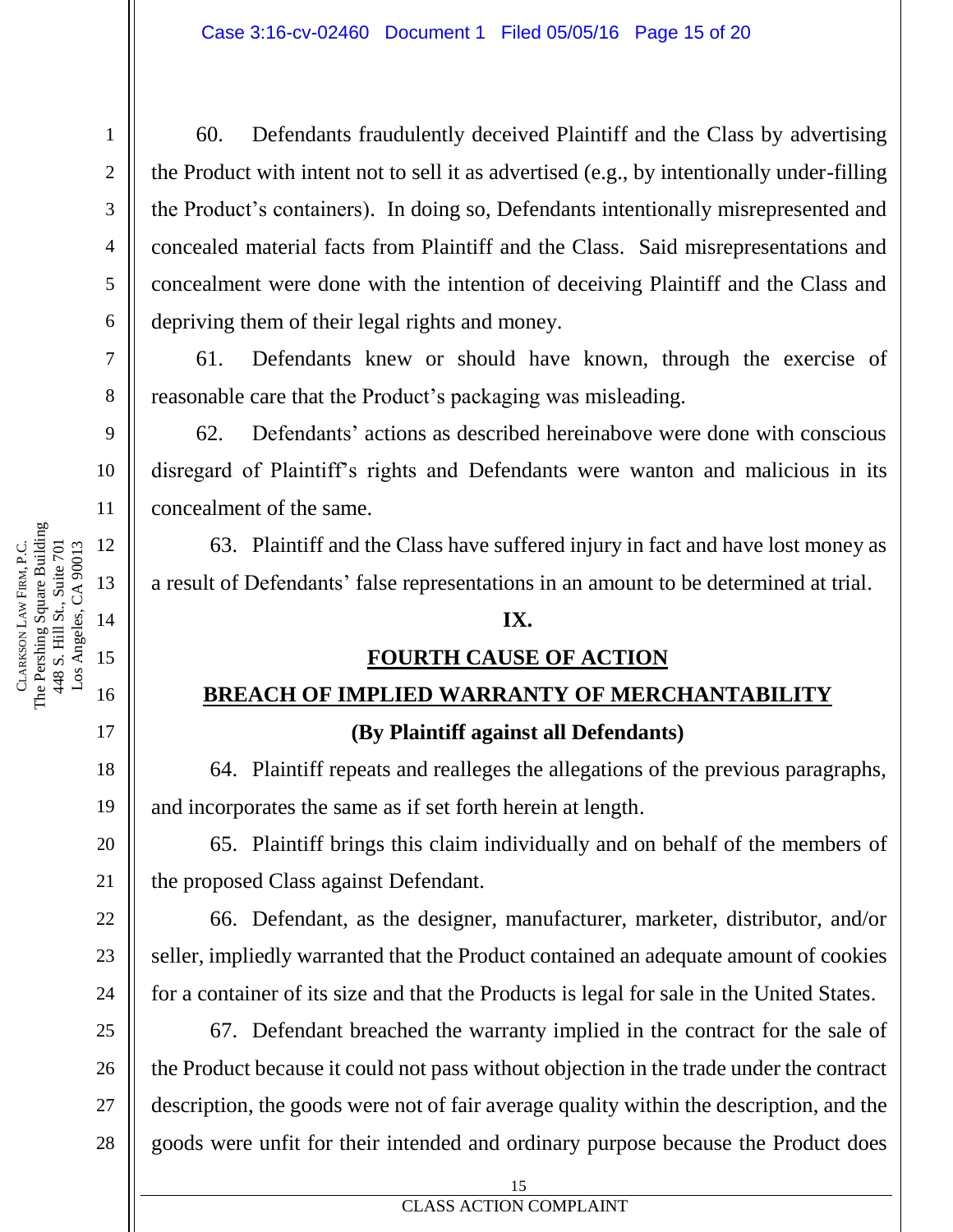not contain an adequate amount of cookies for a container of its size and is illegal for sale in the United States. As a result, Plaintiff and Class members did not receive the goods as impliedly warranted by Defendant to be merchantable.

68. Plaintiff and Class members purchased the Product in reliance upon Defendant's skill and judgment and the implied warranties of fitness for the purpose.

69. The Product was defectively designed and unfit for its intended purpose, and Plaintiff and Class members did not receive the goods as warranted.

70. As a direct and proximate cause of Defendant's breach of the implied warranty, Plaintiff and the Class have suffered injury in fact and have lost money as a result of Defendants' false representations. Plaintiff purchased the Product in reliance of the claims by Defendants that the Product was of the quality represented by Defendants' packaging. Plaintiff would not have purchased the Product if he had known that the claims and advertising as described herein were false.

#### **X.**

#### **FIFTH CAUSE OF ACTION**

#### **UNJUST ENRICHMENT**

#### **(By Plaintiff against all Defendants)**

71. Plaintiff hereby incorporates by reference the allegations contained in all preceding paragraphs of this complaint.

72. Plaintiff brings this claim individually and on behalf of the members of the proposed Class against Defendants.

73. Plaintiff and Class members conferred benefits on Defendants by purchasing the Product.

24 25 26 28 74. Defendants have been unjustly enriched in retaining the revenues derived from Plaintiff and Class members' purchases of the Product. Retention of those moneys under these circumstances is unjust and inequitable because Defendants misrepresented that the Product contained an adequate amount of cookies for a container of its size and that the Product is legal for sale in the United States. These

1

2

3

4

5

6

7

8

9

10

11

17

18

19

20

21

22

23

27

# **ERROR DOCUMENT PROPERTY NAMES ACTION COMPLAINT**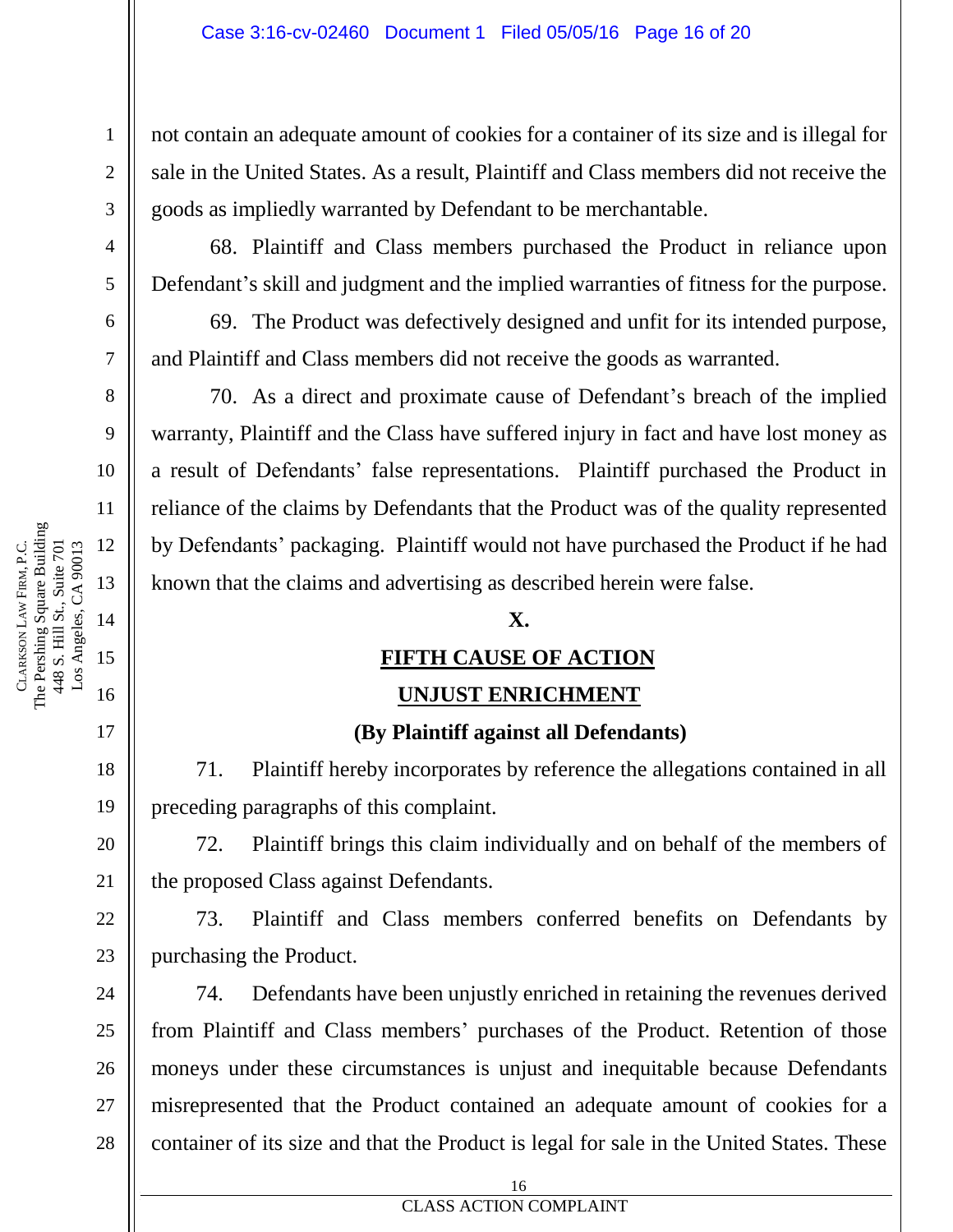misrepresentations caused injuries to Plaintiff and Class members because they would not have purchased the Product if the true facts were known.

75. Because Defendants' retention of the non-gratuitous benefits conferred on them by Plaintiff and Class members is unjust and inequitable, Defendants must pay restitution to Plaintiff and Class members for its unjust enrichment, as ordered by the Court.

#### **XI.**

# **SIXTH CAUSE OF ACTION NEGLIGENT MISREPRESENTATION**

#### **(By Plaintiff against all Defendants)**

76. Plaintiff hereby incorporates by reference the allegations contained in all preceding paragraphs of this complaint.

77. Plaintiff brings this claim individually and on behalf of the members of the proposed Class against Defendants.

78. As discussed above, Defendants misrepresented that the Product contained an adequate amount of cookies for a container of its size and that the Product is legal for sale in the United States. Defendants had a duty to disclose this information.

79. At the time Defendants made these representations, Defendants knew or should have known that these representations were false or made them without knowledge of their truth or veracity.

80. At a minimum, Defendants negligently misrepresented and/or negligently omitted material facts about the Product.

81. The negligent misrepresentations and omissions made by Defendants, upon which Plaintiff and Class members reasonably and justifiably relied, were intended to induce and actually induced Plaintiff and Class members to purchase the Product.

28

27

82. Plaintiff and Class members would not have purchased the Product if the

FIRM, P.C.

1

2

3

4

5

6

7

8

9

10

11

12

13

14

15

16

17

18

19

20

21

22

23

24

25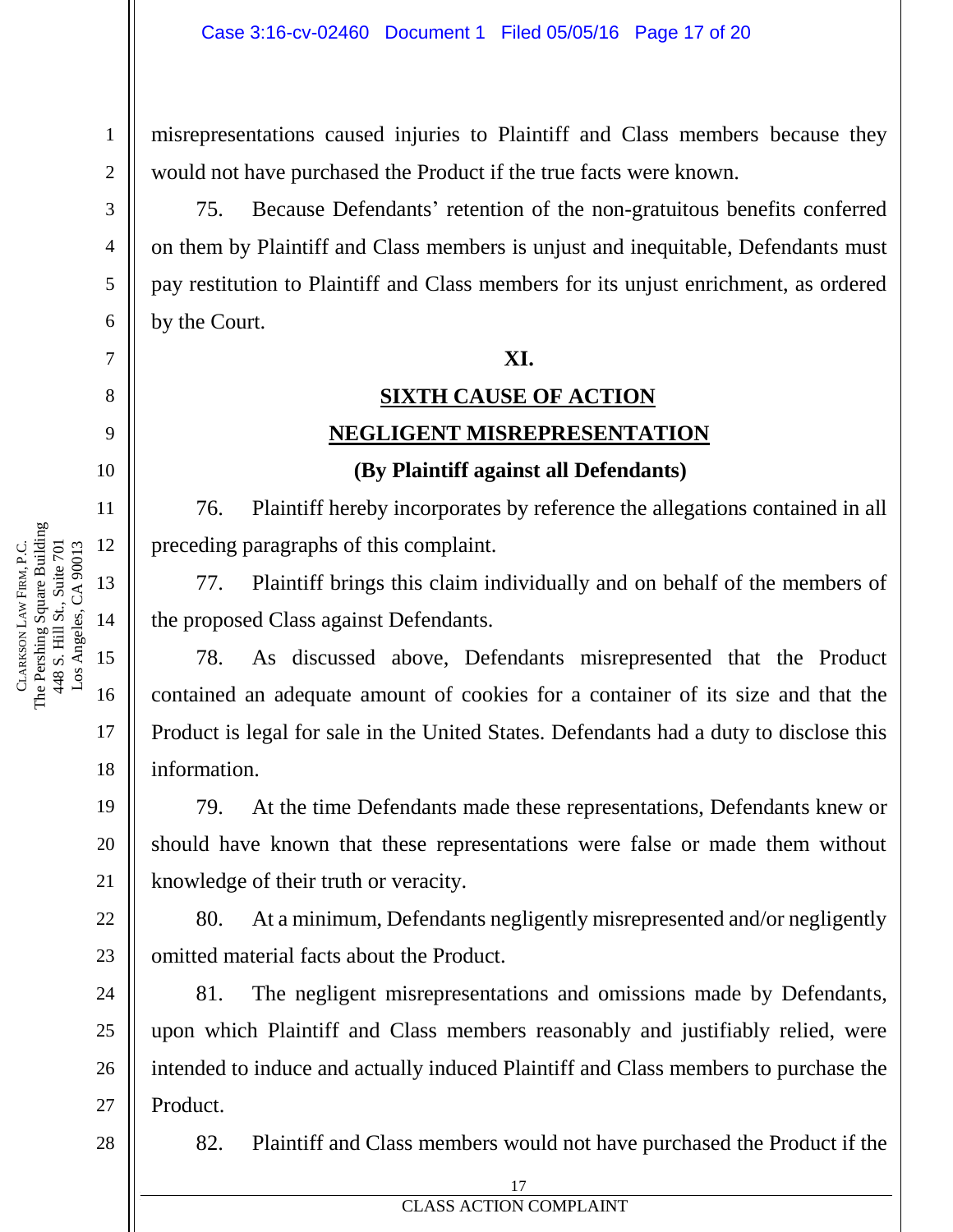true facts had been known.

83. The negligent actions of Defendants caused damage to Plaintiff and Class members, who are entitled to damages and other legal and equitable relief as a result.

#### **XII.**

## **SEVENTH CAUSE OF ACTION FRAUD**

#### **(By Plaintiff against all Defendants)**

84. Plaintiff hereby incorporates by reference the allegations contained in all preceding paragraphs of this complaint.

85. Plaintiff brings this claim individually and on behalf of the members of the proposed Class against Defendants.

86. As discussed above, Defendants provided Plaintiff and Class members with false or misleading material information and failed to disclose material facts about the Product, including but not limited to the fact that it contained an adequate amount of cookies for a container of its size and that the Product is legal for sale in the United States. These misrepresentations and omissions were made with knowledge of their falsehood.

87. The misrepresentations and omissions made by Defendants, upon which Plaintiff and Class members reasonably and justifiably relied, were intended to induce and actually induced Plaintiff and Class members to purchase the Product.

88. The fraudulent actions of Defendants caused damage to Plaintiff and Class members, who are entitled to damages and other legal and equitable relief as a result.

- 24 ///
- 25 ///
- 26 ///
- 27 ///

///

28

1

2

3

4

5

6

7

8

9

10

11

17

18

19

20

21

22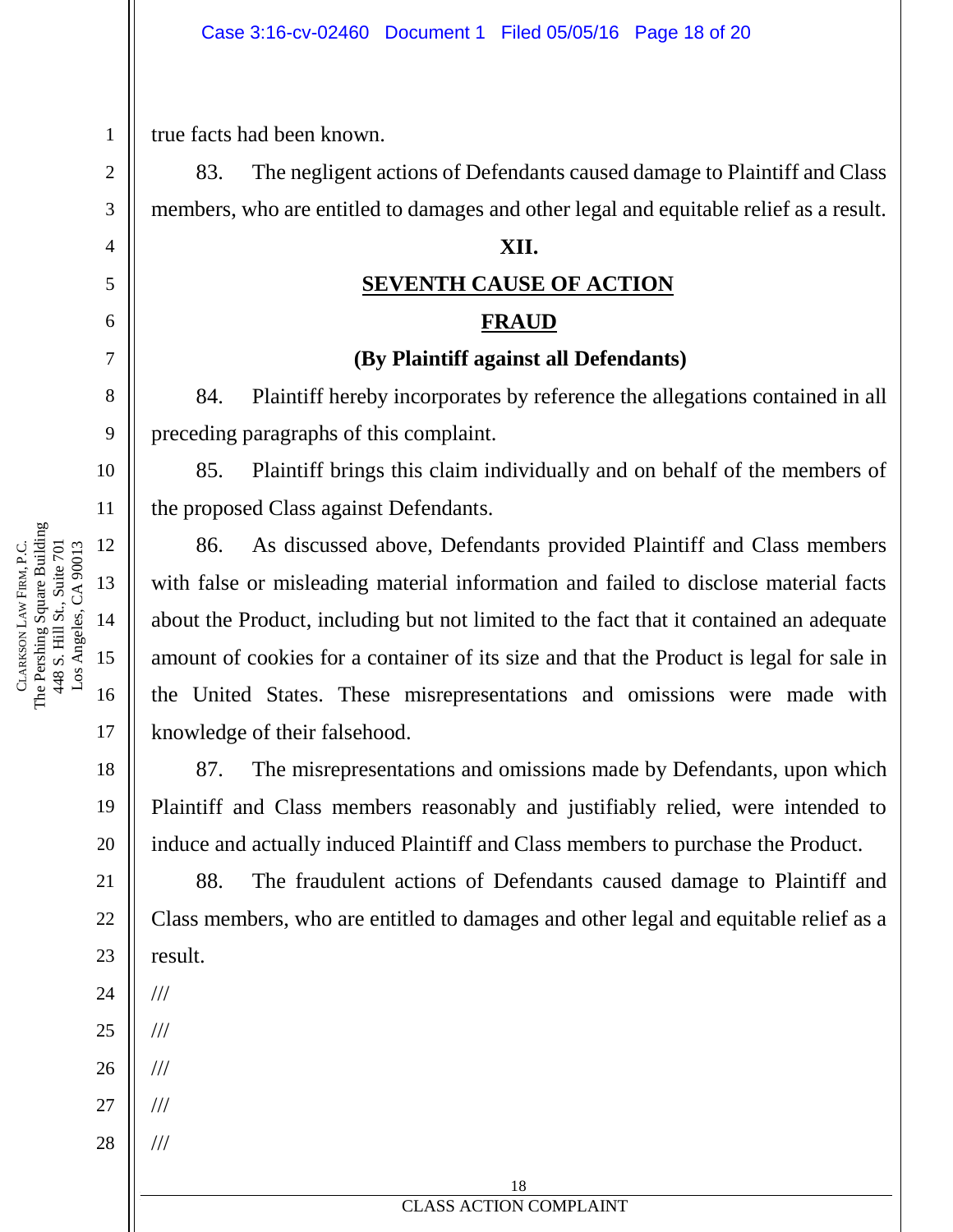#### **XIII.**

#### **PRAYER FOR RELIEF**

WHEREFORE, Plaintiff, on behalf of himself and on behalf of the members of the Class defined herein, prays for judgment and relief on all Causes of Action as follows:

- A. An order certifying that the action may be maintained as a Class Action;
	- B. An order enjoining Defendants from pursuing the policies, acts, and practices complained of herein and requiring Defendants to pay restitution to Plaintiff and all members of the Class in an amount to be determined at trial;
- C. Actual damages;
- D. Punitive damages;
- E. For pre-judgment interest from the date of filing this suit;
- F. Reasonable attorney fees;
- G. Costs of this suit; and
- H. Such other and further relief as the Court may deem necessary or appropriate.

## DATED: May 5, 2016 **CLARKSON LAW FIRM, P.C.**

 $\overline{\longrightarrow}$ 

Ryan J. Clarkson, Esq. Shireen M. Clarkson, Esq. Attorneys for Plaintiff and the Proposed Plaintiff Class

1

2

3

4

5

6

7

8

9

10

11

17

18

19

20

21

22

23

24

25

26

27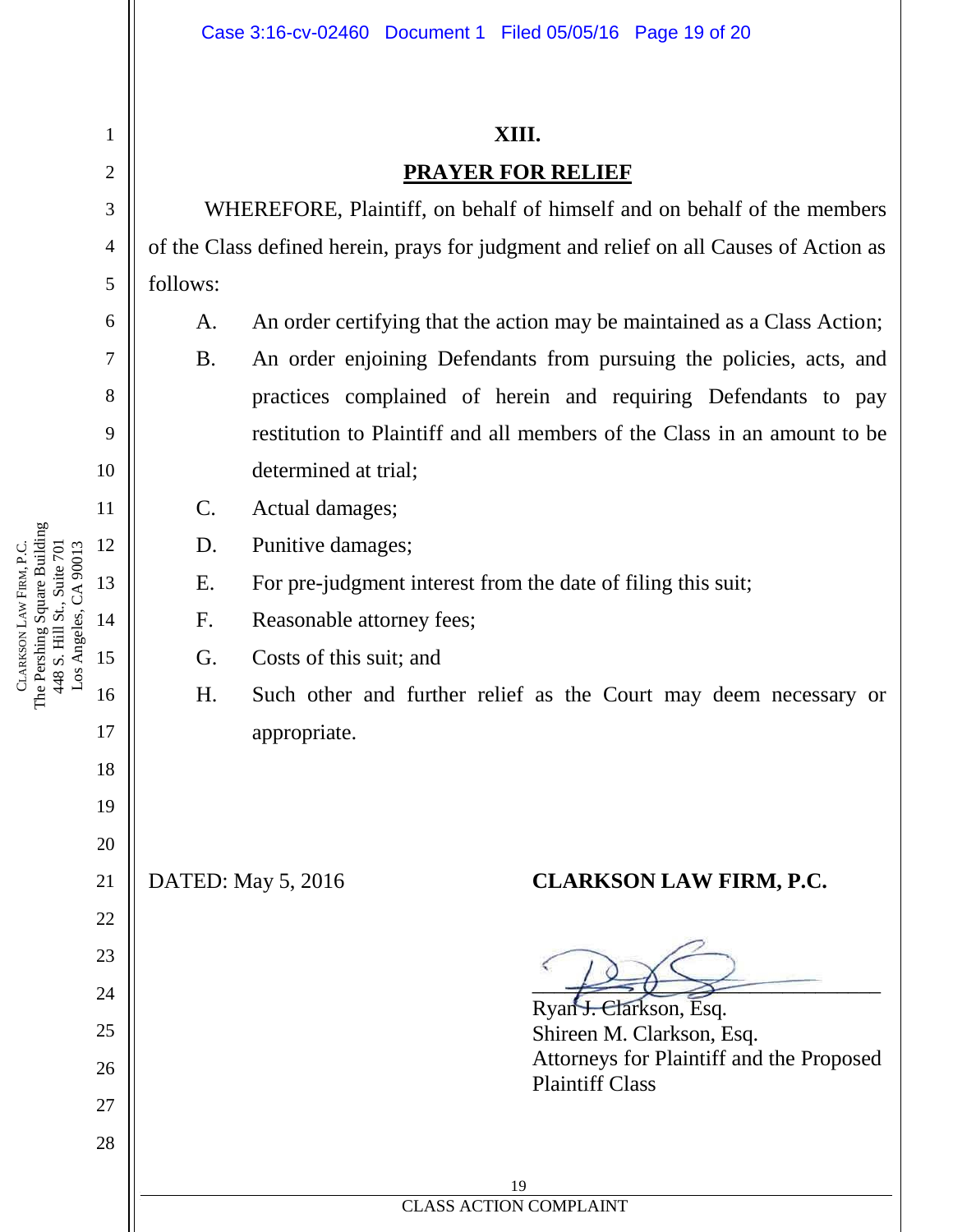

CLARKSON

LAW

FIRM, P.C.